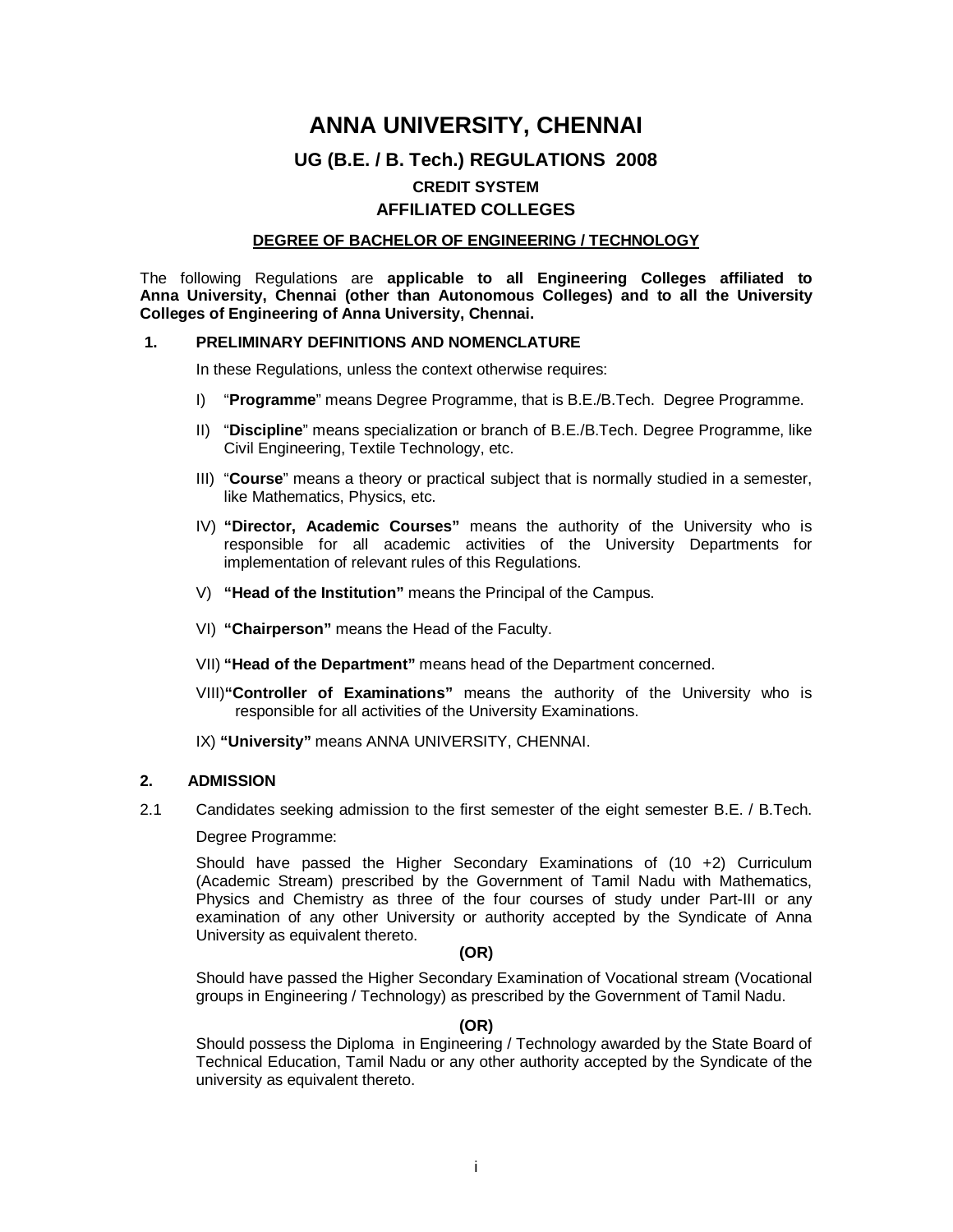### 2.2 **Lateral entry admission**

(i) The candidates who possess the Diploma in Engineering / Technology awarded by the State Board of Technical Education, Tamilnadu or its equivalent are eligible to apply for Lateral entry admission to the third semester of B.E. / B.Tech. in the branch corresponding to the branch of study.

#### **(OR)**

(ii) The candidates who possess the Degree in Science (B.Sc.,) (10+2+3 stream) with Mathematics as a subject at the B.Sc. Level are eligible to apply for Lateral entry admission to the third semester of B.E. / B.Tech.

Such candidates shall undergo two additional Engineering subject(s) in the third or fifth and fourth or sixth semesters respectively as prescribed by the respective Faculty. (See **Annexure – I**).

### **3. PROGRAMMES OFFERED**

A candidate may be offered a programme in any one of the branches of study approved by the University (See **Annexure - II**), and offered by that college where the candidate is admitted.

Programmes offered in Anna University, Chennai are mentioned in Annexure - II.

### **4. STRUCTURE OF PROGRAMMES**

- 4.1 Every Programme will have curricula with syllabi consisting of theory and practicals such as:
	- (i) General core courses comprising mathematics, basic sciences, Engineering sciences, humanities and engineering.
	- (ii) Core courses of Engineering/Technology.
	- (iii) Elective courses for specialization in related fields.
	- (iv) Workshop Practice, Computer Practice, Engineering Graphics, Laboratory work, Industrial training, Seminar presentation, Project work, Educational tours, Camps etc.
	- (v) NCC / NSS / NSO / YRC activities for character development

There shall be a certain minimum number of core courses and sufficient number of elective courses that can be opted by the student. The blend of different courses shall be so designed that the student, at the end of the programme, would have been trained not only in his / her relevant professional field but also would have developed as a socially conscious human being.

- 4.2 Each course is normally assigned certain number of credits with 1 credit per lecture period per week, 1 credit per tutorial period per week, 1 credit for 2 periods of laboratory or practical or seminar or project work per week (2 credits for 3 or 4 periods of practical) and **1 credit for 2 weeks, 2 credits for 4 weeks and 3 credits for 6 weeks of industrial training during semester vacations.**
- 4.3 Each semester curriculum shall normally have a blend of lecture courses not exceeding 7 and practical courses not exceeding 4. However, the total number of courses per semester shall not exceed 10.
- 4.4 For the award of the degree, a student has to earn certain minimum total number of credits specified in the curriculum of the relevant branch.
- 4.5 **The medium of instruction is English for all courses, examinations, seminar presentations and project / thesis / dissertation reports except for the programmes offered as Tamil Medium courses.**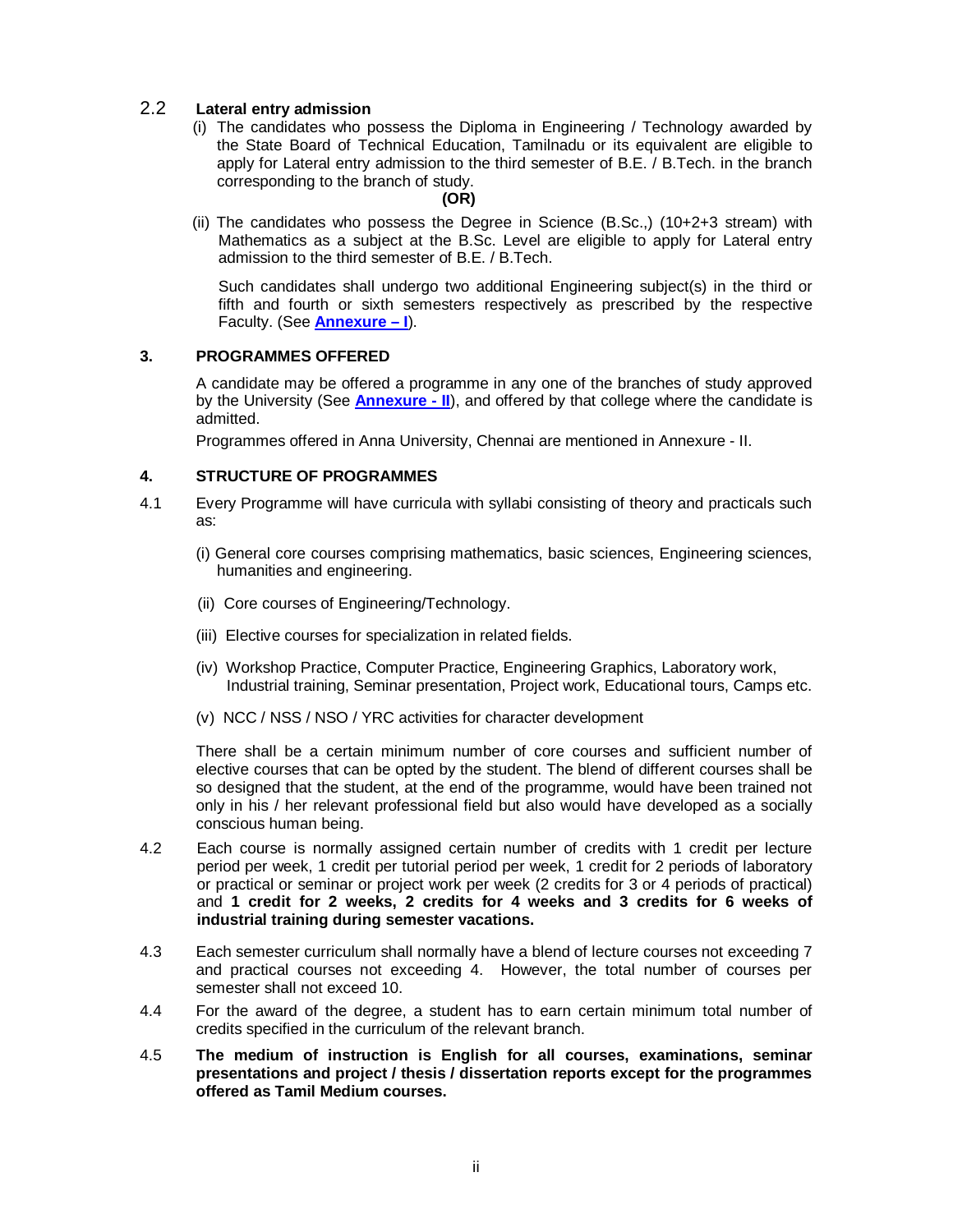### **5. DURATION OF THE PROGRAMME**

- 5.1 A student is ordinarily expected to complete the B.E. / B.Tech. Programme in 8 semesters (four academic years) but in any case not more than 14 Semesters for HSC candidates and not more than 12 semesters for Lateral Entry Diploma / B.Sc. Candidates.
- 5.2 Each semester shall normally consist of 90 working days or 450 periods of 50 minutes each. The principal shall ensure that every teacher imparts instruction as per the number of periods / hours specified in the syllabus and that the teacher teaches the full content of the specified syllabus for the course being taught.
- 5.3 The Head of the Institution / Principal may conduct additional classes for improvement, special coaching, conduct of model test etc., over and above the Specified periods. But for the purpose of calculation of attendance requirement or writing the end semester examinations (as per clause 6) by the students 450 periods conducted within the specified academic schedule alone shall be taken into account and the overall percentage of attendance shall be calculated accordingly.

The University Examination will ordinarily follow immediately after the last working day of the semester commencing from I semester as per academic schedule prescribed from time to time.

5.4 The total period for completion of the programme reckoned from the commencement of the first semester to which the candidate was admitted shall not exceed the maximum period specified in clause 5.1 irrespective of the period of break of study (vide clause 18.3) in order that he/she may be eligible for the award of the degree (vide clause 15).

### **6. REQUIREMENTS FOR COMPLETION OF THE SEMESTER**

6.1 A Candidate who has fulfilled the following conditions shall be deemed to have satisfied the requirements for completion of a semester.

Ideally every student is expected to attend all classes and secure 100% attendance. However, in order to give provision for certain unavoidable reasons such as Medical / participation in sports / personal, the student is expected to attend atleast 75% of the classes during **any semester commencing from First semester.** 

- 6.1.1 **Therefore**, he/she shall **secure not less than 75%** (after rounding off to the nearest integer) of overall attendance taking into account the total number of **450 periods in a semester within 90 working days in** all courses put together attended by the candidate as against the total number of periods in all courses offered during the **semester** (vide clause 5.3)
- 6.2 However, a candidate who secures overall attendance between 65% and 74% in that current semester due to medical reasons (prolonged hospitalization / accident / specific illness / Participation in Sports events) may be permitted to appear for the current semester examinations subject to the condition that the candidate shall submit the medical certificate attested by the Head of the Institution. The same shall be forwarded to the Controller of Examinations, Anna University, Chennai for record purposes.
- 6.3 Candidates who **secure less than 65% of overall attendance** shall not be permitted to write the University examination at the end of the semester and not permitted to move to the next semester. They are required to repeat the incomplete semester in the next academic year, as per the norms prescribed.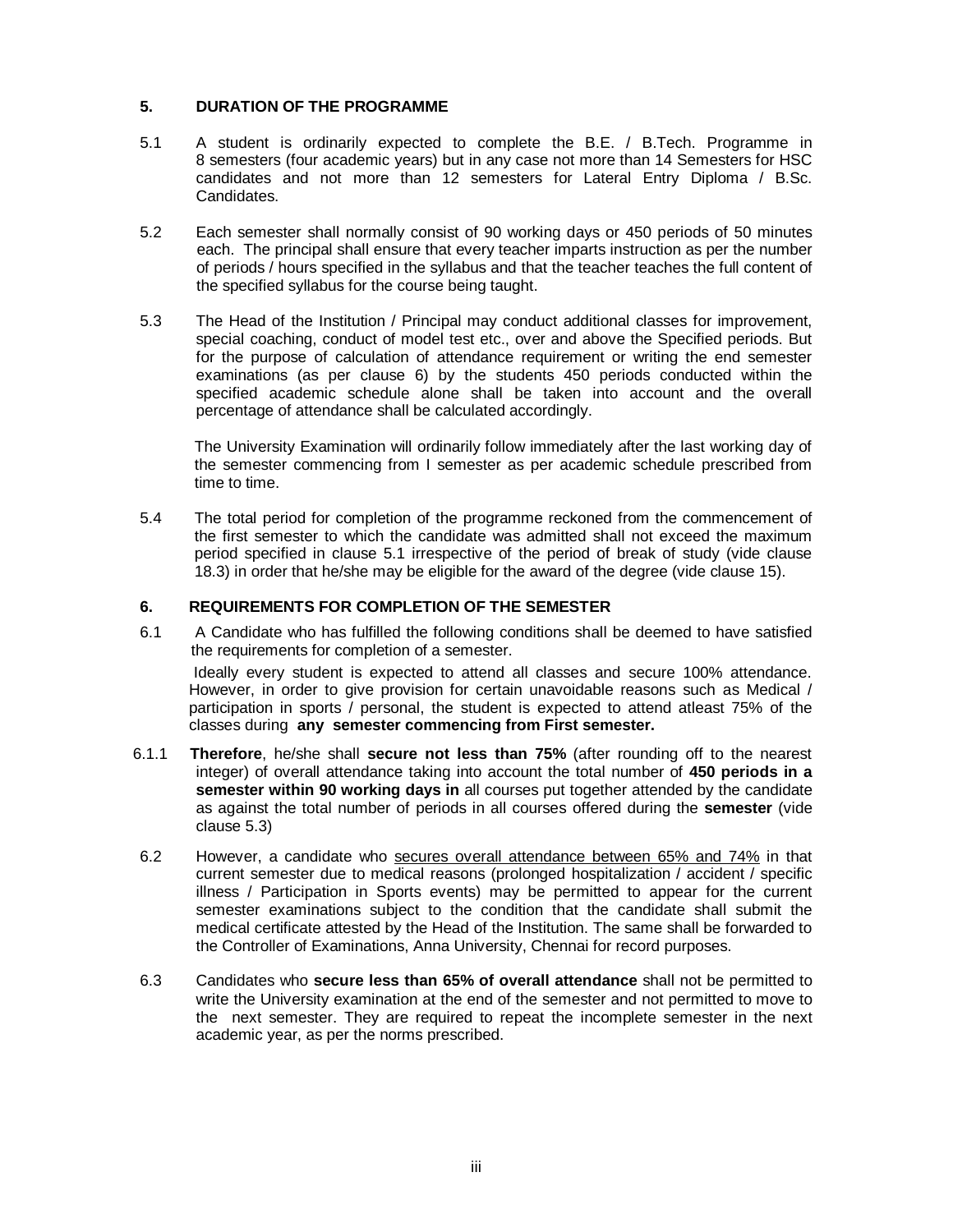### **7. CLASS ADVISER**

To help the students in planning their courses of study and for general advice on the academic programme, the Head of the Department of the students will attach a certain number of students to a teacher of the Department who shall function as Class Adviser for those students throughout their period of study. Such Class Advisers shall advise the students and monitor the courses undergone by the students, check the attendance and progress of the students attached to him/her and counsel them periodically. If necessary, the Class adviser may also discuss with or inform the parents about the progress of the students.

### **8. CLASS COMMITTEE**

- 8.1. Every class shall have a class committee consisting of teachers of the class concerned, student representatives and a chairperson who is not teaching the class. It is like the 'Quality Circle' (more commonly used in industries) with the overall goal of improving the teaching-learning process. The functions of the class committee include
	- Solving problems experienced by students in the class room and in the laboratories.
	- **Clarifying the regulations of the degree programme and the details of rules therein particularly clause 5 and 6 which should be displayed on college Notice-Board.**
	- Informing the student representatives the academic schedule including the dates of assessments and the syllabus coverage for each assessment.
	- Informing the student representatives the details of Regulations regarding weightage used for each assessment. In the case of practical courses (laboratory / drawing / project work / seminar etc.) the breakup of marks for each experiment / exercise / module of work, should be clearly discussed in the class committee meeting and informed to the students.
	- Analyzing the performance of the students of the class after each test and finding the ways and means of solving problems, if any.
	- Identifying the weak students, if any, and requesting the teachers concerned to provide some additional help or guidance or coaching to such weak students.
- 8.2 The class committee for a class under a particular branch is normally constituted by the head of the department. However, if the students of different branches are mixed in a class (like the first semester which is generally common to all branches), the class committee is to be constituted by the Principal.
- 8.3 The class committee shall be constituted within the first week of each semester.
- 8.4 At least 4 student representatives (usually 2 boys and 2 girls) shall be included in the class committee.
- 8.5 The chairperson of the class committee may invite the Faculty adviser(s) and the Head of the department to the meeting of the class committee.
- 8.6 The Principal may participate in any class committee of the institution.
- 8.7 The chairperson is required to prepare the minutes of every meeting, submit the same to Principal within two days of the meeting and arrange to circulate it among the students and teachers concerned. If there are some points in the minutes requiring action by the management, the same shall be brought to the notice of the Management by the Head of the Institution.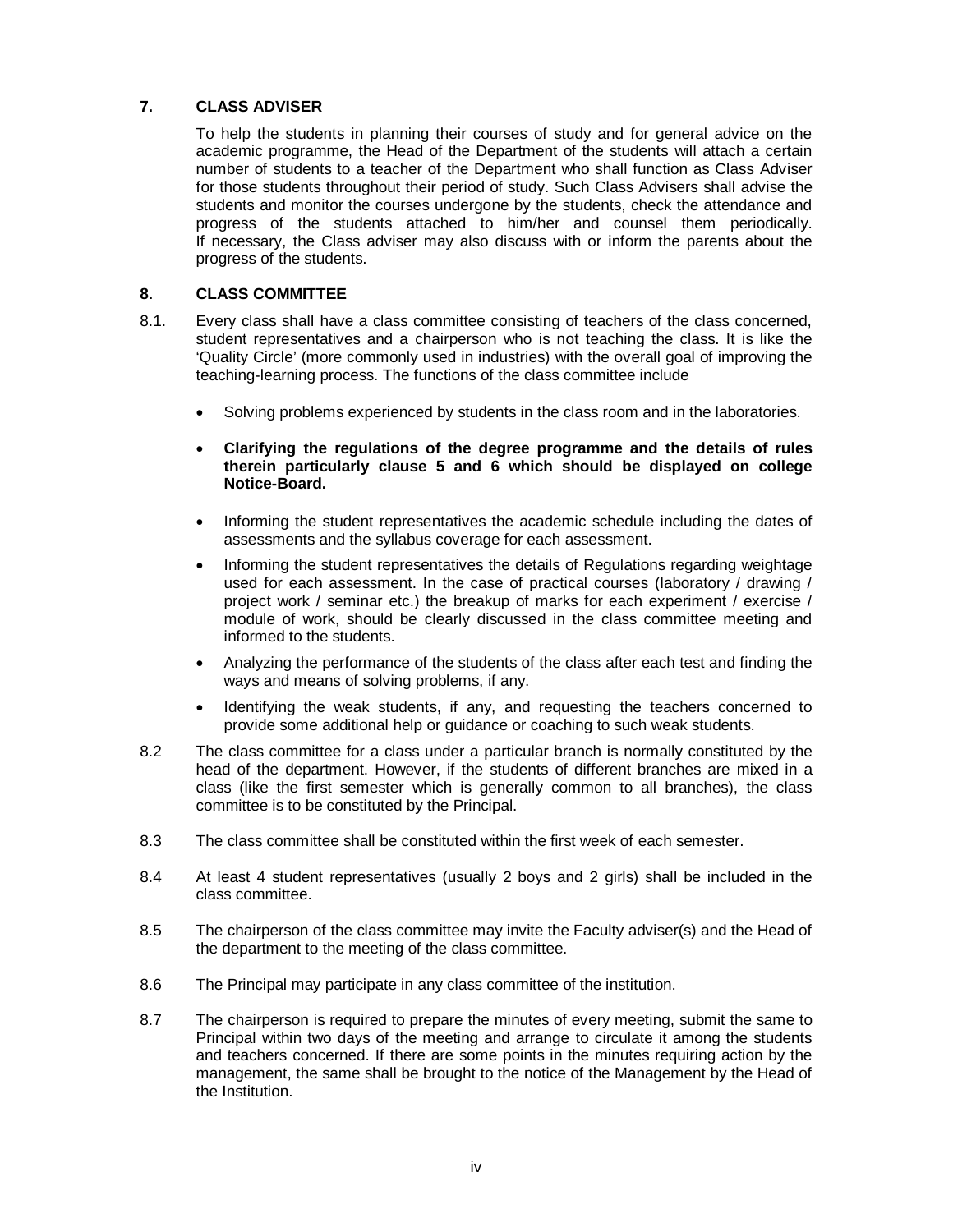8.8 The first meeting of the class committee shall be held within one week from the date of commencement of the semester, in order to inform the students about the nature and weightage of assessments within the framework of the Regulations. Two or three subsequent meetings may be held in a semester at suitable intervals. **The Class Committee Chairman shall put on the Notice Board the cumulative attendance particulars of each student at the end of every such meeting to enable the students to know their attendance details to satisfy the clause 6 of this Regulation.** During these meetings the student members representing the entire class, shall meaningfully interact and express the opinions and suggestions of the other students of the class in order to improve the effectiveness of the teaching-learning process.

### **9. COURSE COMMITTEE FOR COMMON COURSES**

Each common theory course offered to more than one discipline or group, shall have a "Course Committee" comprising all the teachers teaching the common course with one of them nominated as Course Coordinator. The nomination of the course Coordinator shall be made by the Head of the Department / Principal depending upon whether all the teachers teaching the common course belong to a single department or to several departments. The 'Course committee' shall meet in order to arrive at a common scheme of evaluation for the test and shall ensure a uniform evaluation of the tests. Whereever feasible, the course committee may also prepare a common question paper for the internal assessment test(s).

### **10. SYSTEM OF EXAMINATION**

- 10.1 Performance in each course of study shall be evaluated based on (i) continuous internal assessment throughout the semester and (ii) University examination at the end of the semester.
- 10.2 Each course, both theory and practical (including project work & Viva voce Examinations) shall be evaluated for a maximum of 100 marks. The project work shall be evaluated for a maximum of 100 marks.
- 10.2.1 For all theory and practical courses including project work, the continuous internal assessment will carry **20 marks** while the End Semester University examination will carry **80 marks.**

Project work may be allotted to a single student or to a group of students not exceeding 4 per group.

- 10.3 The University examination (theory and practical) of 3 hours duration shall ordinarily be conducted between October and December during the odd semesters and between April and June during the even semesters.
- 10.4 The University examination for project work shall consist of evaluation of the final report submitted by the student or students of the project group (of not exceeding 4 students) by an external examiner followed by a viva-voce examination conducted separately for each student by a committee consisting of the external examiner, the guide of the project group and an internal examiner.
- 10.5 For the University examination in both theory and practical courses including project work the internal and external examiners shall be appointed by the University.

### **11. PROCEDURE FOR AWARDING MARKS FOR INTERNAL ASSESSMENT**

 For all theory and practical courses the continuous assessment shall be for a maximum of 20 marks (consisting of 15 marks for tests/experiments and 5 marks for attendance). The above continuous assessment shall be awarded as per the procedure given below: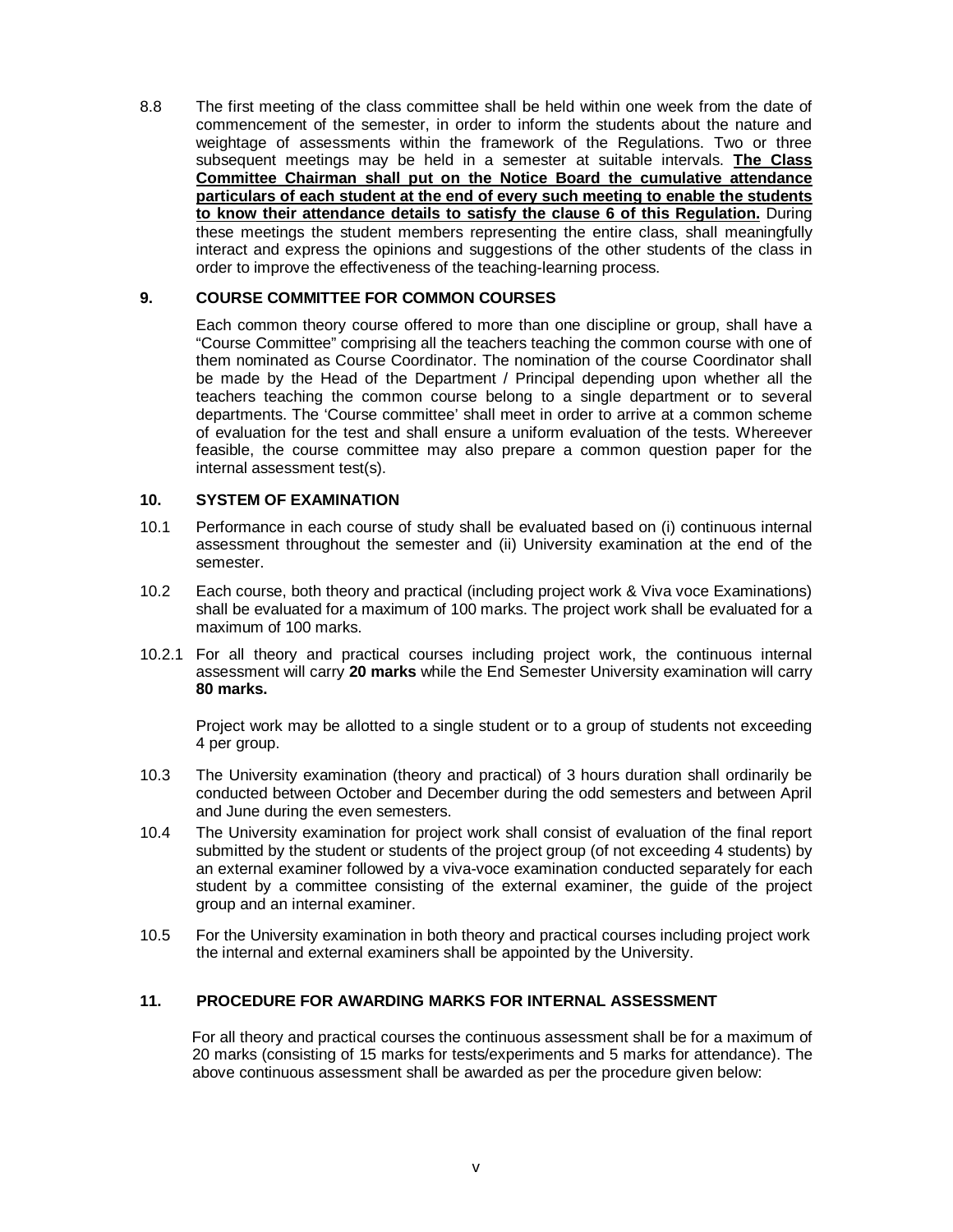**11.1.** 

### **(a) Theory Courses**

Three tests each carrying 100 marks shall be conducted during the semester by the Department / College concerned. The total marks obtained in all tests put together out of 300, shall be proportionately reduced for 15 marks and rounded to the nearest integer (This also implies equal weightage to all the three tests).

### **(b) Practical Courses:**

Every practical exercise / experiment shall be evaluated based on the exercise / experiment prescribed as per the syllabi and the records of work done maintained. There shall be at least one test during the semester. The criteria for arriving at the internal assessment marks (15 marks) shall be decided based on the recommendation of the class committee and shall be announced at the beginning of every semester by the Principal.

### **(c) Internal Assessment for Theory Courses with Laboratory Component:**

The maximum marks for Internal Assessment shall be 15 in case of theory courses with Laboratory component.

If there is a theory course with Laboratory component, there shall be three tests: the first two tests (each 100 marks) will be from theory portions and the third test (maximum mark 100) will be for laboratory component. The sum of marks of first two tests shall be reduced to 30 marks and the third test mark shall be reduced to 30 marks. The sum of these 60 marks (Vide clause 11) may then be arrived at for 15 and rounded to the nearest integer.

### **11.2 Project Work:**

The Principal shall constitute a review committee for each branch of study. There shall be three reviews (each 100 Marks) during the semester by the review committee. The student shall make presentation on the progress made by him / her before the committee. The total marks obtained in the three reviews shall be **reduced for 15 marks** and rounded to the nearest integer. (This also implies equal weightage to all the three assessments), **5 marks** shall be given for Attendance (Clause 11.3).

**11.2.1** The project report shall carry a maximum 30 marks (same mark shall be awarded for the report submitted to every student within the project group) while the viva-voce examination shall carry 50 marks. (Marks are awarded to each student of the project group based on the individual performance in the viva-voce examination).

| Attendance   Review |   | l Review | <b>Review</b> | <b>End semester Examinations</b> |                           |                 |                 |       |  |  |
|---------------------|---|----------|---------------|----------------------------------|---------------------------|-----------------|-----------------|-------|--|--|
|                     |   |          | Ш             |                                  | Thesis<br>Submission (30) |                 | Viva-Voce (50)  |       |  |  |
|                     |   |          |               | <b>Internal</b>                  | <b>External</b>           | <b>Internal</b> | <b>External</b> | Guide |  |  |
| 5                   | 5 | 5        | 5             | 15                               | 15                        | 16.66           | 16.66           | 16.66 |  |  |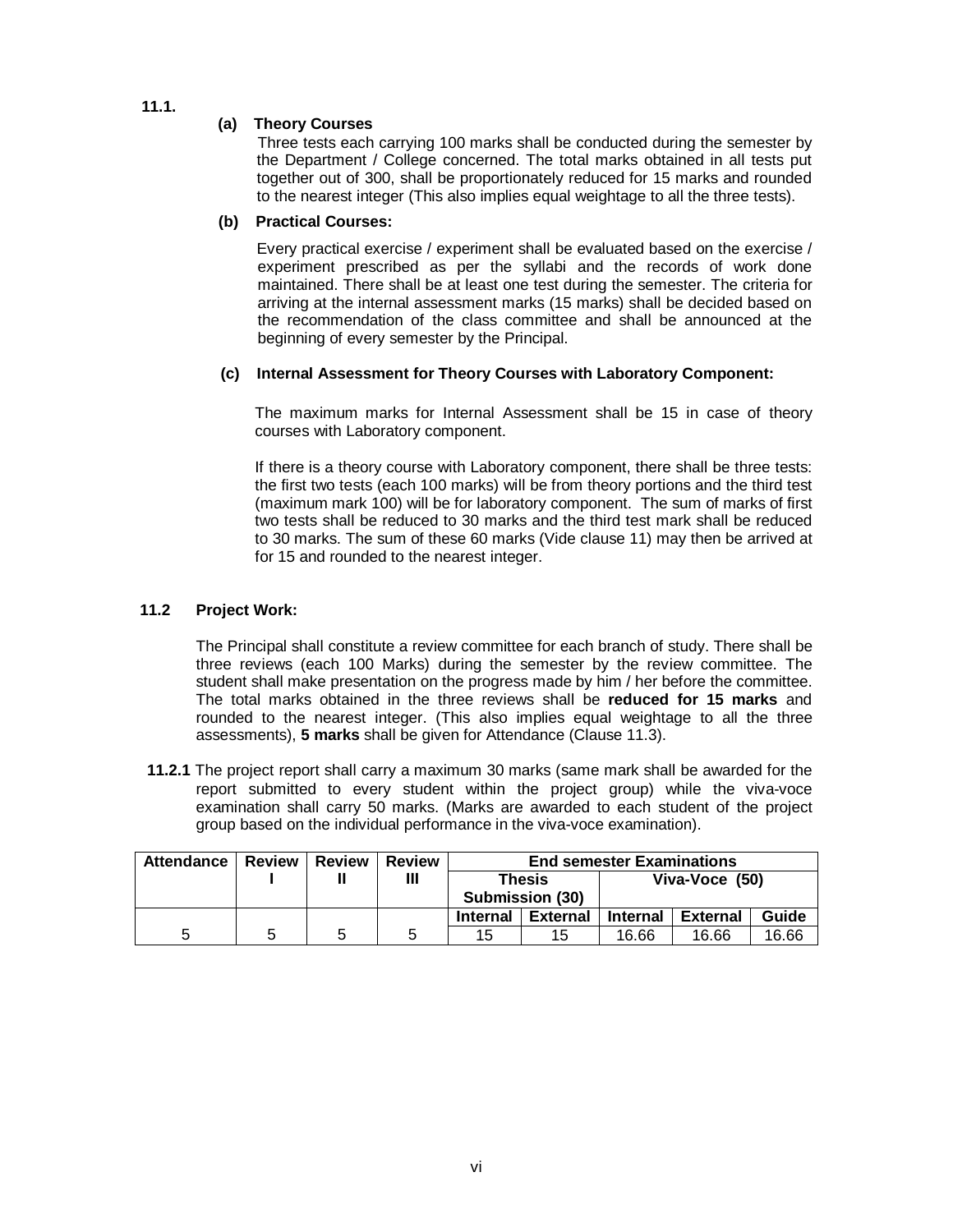### **11.3 Attendance**

The remaining 5 marks for attendance shall be awarded as given below:

Theory and Practical courses and Project Work

76% to 80% of attendance - 1 mark 81% to 85% of attendance - 2 marks 86% to 90% of attendance - 3 marks 91% to 95% of attendance - 4 marks 96% to 100% of attendance -5 marks

11.3Every teacher is required to maintain an 'ATTENDANCE AND ASSESSMENT RECORD' which consists of attendance marked in each lecture or practical or project work class, the test marks and the record of class work (topic covered), separately for each course. This should be submitted to the Head of the department periodically (at least three times in a semester) for checking the syllabus coverage and the records of test marks and attendance. The Head of the department will put his signature and date after due verification. At the end of the semester, the record should be verified by the Principal who will keep this document in safe custody (for five years). The University or any inspection team appointed by the University may inspect the records of attendance and assessment of both current and previous semesters.

### **12. REQUIREMENTS FOR APPEARING FOR UNIVERSITY EXAMINATIONS**

A candidate shall normally be permitted to appear for the University Examinations of any semester commencing from I semester if he/she has satisfied the semester completion requirements (subject to Clause 6) and has registered for examination in all courses of the semester*.* Registration is mandatory for semester examinations as well as arrear examinations, failing which the candidate will not be permitted to move to the higher semester.

A candidate who has already appeared for any subject in a semester and passed the examination is not entitled to reappear in the same subiect for improvement of grades / marks.

#### **13. PASSING REQUIREMENTS**

- 13.1 A candidate who secures not less than 50% of total marks prescribed for the courses with a minimum of 45% of the marks prescribed for the end-semester University Examination in both theory and practical courses (including Project work), shall be declared to have passed the Examination.
- 13.1.1 If a candidate fails to secure a pass in a particular course, it is mandatory that he/she shall register and reappear for the examination in that course during the subsequent semester when examination is conducted in that course; he/she should continue to register and reappear for the examinations in the failed subjects till he / she secures a pass.
- 13.1.2 The internal assessment marks obtained by the candidate in the first appearance shall be retained and considered valid for all subsequent attempts till the candidate secure a pass.

However, from the  $3<sup>rd</sup>$  attempt onwards if a candidate fails to obtain pass marks (IA + End Semester Examination) as per clause 13.1 then the passing requirement shall be as follows:

The candidate should secure 50% and above the maximum marks prescribed for course in the university examinations alone irrespective of Internal Assessment marks obtained.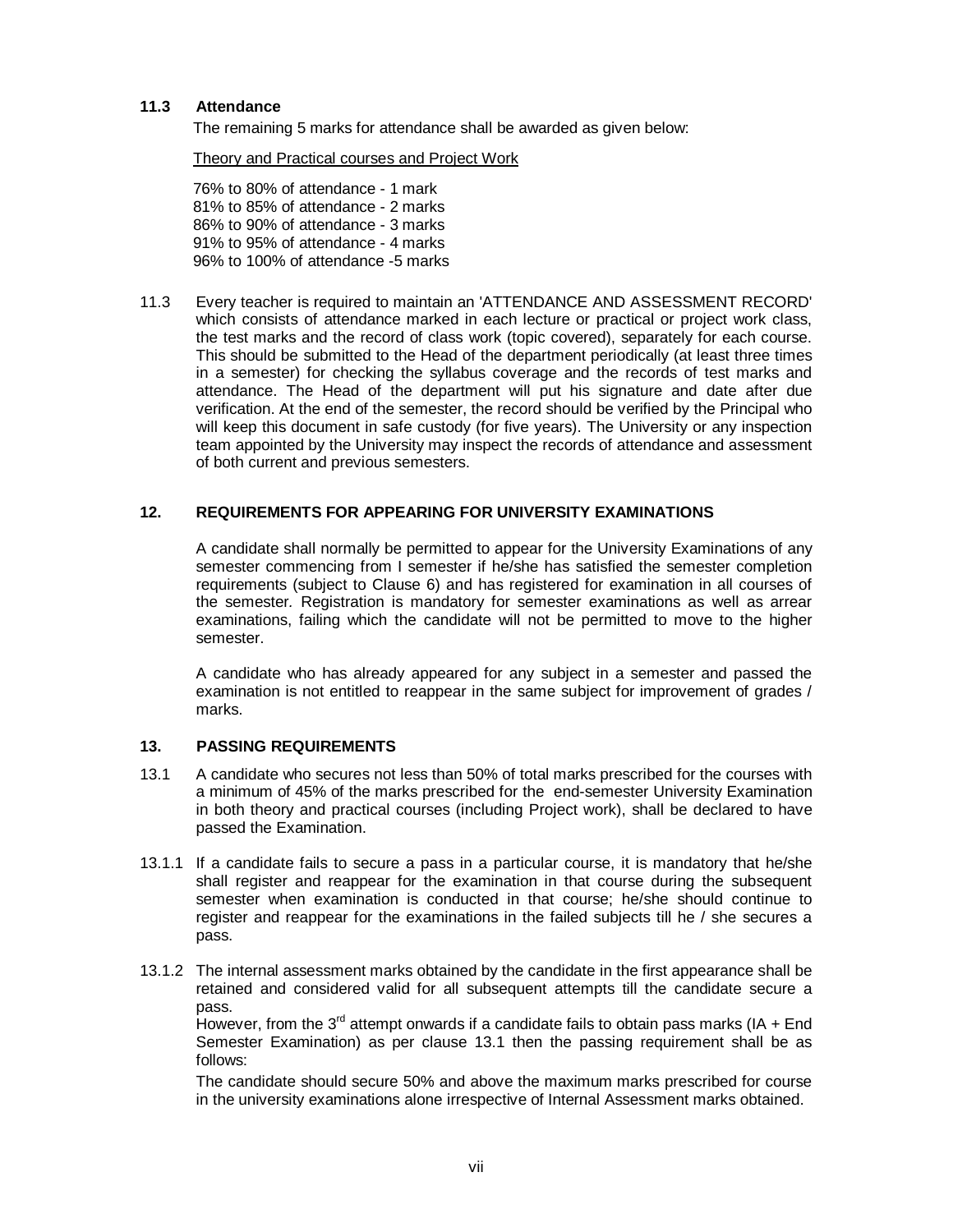#### **14. AWARD OF LETTER GRADES**

14.1.1 All assessments of a course will be done on absolute marks basis. However, for the purpose of reporting the performance of a candidate, letter grades, each carrying certain number of points, will be awarded as per the range of total marks (out of 100) obtained by the candidate in each subject as detailed below:

| Letter grade |                | <b>Grade Points Marks Range</b> |
|--------------|----------------|---------------------------------|
| S            | 10             | $91 - 100$                      |
| A            | 9              | $81 - 90$                       |
| в            | 8              | $71 - 80$                       |
| C            | $\overline{7}$ | $61 - 70$                       |
| D            | 6              | $57 - 60$                       |
| Е            | 5              | $50 - 56$                       |
| U            | 0              | < 50                            |
|              |                |                                 |
|              |                |                                 |

**"U"** denotes **Reappearance** is required for the examination in the course. (This grade will figure both in Marks Sheet as well as in Result Sheet)

"W" denotes **withdrawal** from the course.

The Grade "I" denotes inadequate attendance (as per clause 12) and hence prevention from writing the end semester examination.

The Grade "I' and "W" will figure only in the Result Sheets.

#### **Grade sheet**

After results are declared, Grade Sheets will be issued to each student which will contain the following details:

- **The college in which the candidate has studied**
- **The list of courses enrolled during the semester and the grade scored.**
- **The Grade Point Average (GPA) for the semester and**
- **The Cumulative Grade Point Average (CGPA) of all courses enrolled from first semester onwards.**

**GPA for a semester is the ratio of the sum of the products of the number of credits for courses acquired and the corresponding points to the sum of the number of credits for the courses acquired in the semester.**

 **Sum of [Credits acquired x Grade points]**

#### **GPA = \_\_\_\_\_\_\_\_\_\_\_\_\_\_\_\_\_\_\_\_\_\_\_\_\_\_\_\_\_ Sum of Credits acquired**

CGPA will be calculated in a similar manner, considering all the courses registered from first semester. "U", "I" and "W" grades will be excluded for calculating GPA and CGPA.

$$
\begin{array}{rcl}\n & n \\
\sum_{i=1} & C_i \, \text{GP}_i \\
\text{CGPA} = & \xrightarrow{n} \\
 & \sum_{i=1}^{n} \, \text{C} \\
 & \text{i} \n\end{array}
$$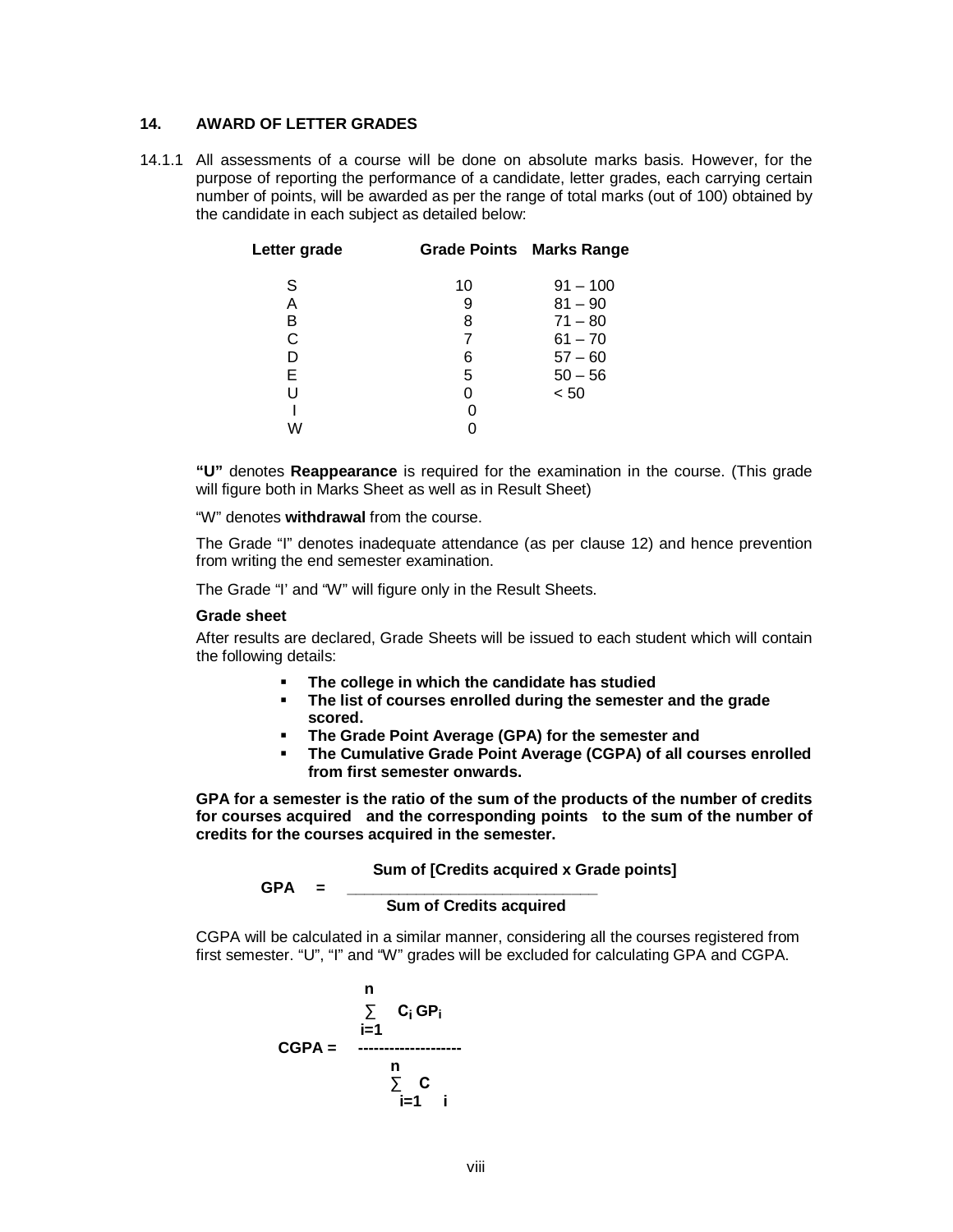- where  $C_i$  is the Credits assigned to the course
	- $GP_i$  is the point corresponding to the grade obtained for each

Course

**n** – is number of all Courses successfully cleared during the

particular semester in the case of GPA and during all the

semesters in the case of CGPA

14.1.2 Whenever students, having arrear subjects, appear for the end semester examination during which there are no regular batch of students writing the same subjects, then, the letter grades for the arrears subjects shall be awarded based on the range of marks approved by the class committee immediately preceding end semester examination in which regular students wrote.

### 14.2 **REVALUATION**

A candidate can apply for revaluation of his/her semester examination answer paper in a theory course, within 2 weeks from the declaration of results, on payment of a prescribed fee through proper application to the Controller of Examinations through the Head of the Institution. **A candidate can apply for revaluation of answer scripts for not exceeding 5 subjects at a time.** The Controller of Examination will arrange for the revaluation and the results will be intimated to the candidate concerned through the Head of the Institution. Revaluation is not permitted for practical courses, seminars, practical training and for project work.

### **15. ELIGIBILITY FOR THE AWARD OF THE DEGREE**

### **15.1 A student shall be declared to be eligible for the award of the Degree if he/she has**

- Successfully gained the required number of total credits as specified in the Curriculum corresponding to his/her Programme within the stipulated time.
- No disciplinary action is pending against him/her.
- Successfully completed the field visit / industrial training, if any, as prescribed in the curriculum.
- The award of the degree must be approved by the Syndicate.
- Successfully completed any additional courses prescribed by the Director, Academic Courses, whenever any candidate is readmitted under Regulations other than R – 2008 (clause 18.2.).

### **16. CLASSIFICATION OF THE DEGREE AWARDED**

- 16.1 A candidate who qualifies for the award of the Degree (vide clause 15) having passed the examination in all the courses in his/her first appearance within the specified minimum number of semesters securing a **CGPA of not less than 8.50** shall be declared to have passed the examination in **First Class with Distinction.** For this purpose the withdrawal from examination (vide clause 17.4) will not be construed as an appearance. Further, the authorized break of study (vide clause18.3) will not be counted for the purpose of classification.
- 16.2 A candidate who qualifies for the award of the Degree (vide clause 15) having passed the examination in all the courses within the specified minimum number of semesters plus one year (two semesters), securing a **CGPA of not less than 6.50** shall be declared to have passed the examination in **First Class**. Further, the authorized break of study (vide clause18.3) will not be counted for the purpose of classification.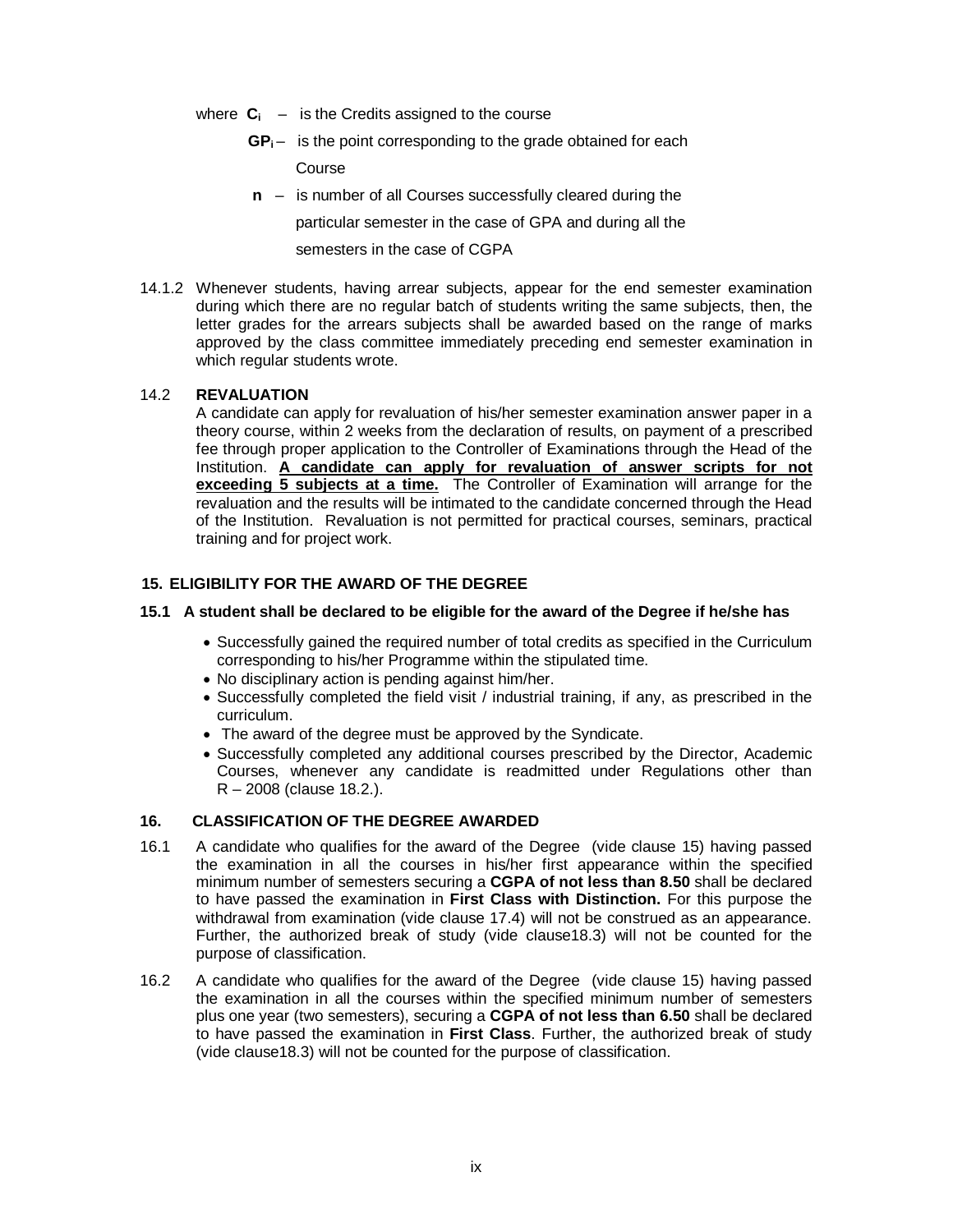- 16.3 All other candidates (not covered in clauses 16.1 and 16.2) who qualify for the award of the degree (vide Clause 15) shall be declared to have passed the examination in **Second Class**.
- 16.4 A candidate who is absent in semester examination in a course / project work after having enrolled for the same shall be considered to have appeared in that examination for the purpose of classification. (subject to clause 17 and 18)

### **17. PROVISION FOR WITHDRAWAL FROM END-SEMESTER EXAMINATION**

- 17.1 A candidate, may for valid reasons and on prior application, be granted permission to withdraw from appearing for the examination of any one course or consecutive examinations of more than one course in a semester examination.
- 17.2 Such withdrawal shall be permitted only once during the entire period of study of the degree programme.
- 17.3 Withdrawal application is valid only if it is made within 10 days prior to the commencement of the examination in that course or courses and recommended by the Head of the Institution and approved by the Controller of Examinations.
- 17.3.1 Notwithstanding the requirement of mandatory TEN days notice, applications for withdrawal for special cases under extraordinary conditions will be considered on the merit of the case.
- 17.4 Withdrawal shall not be construed as an appearance for the eligibility of a candidate for First Class with Distinction. This provision is not applicable to those who seek withdrawal during VII semester.
- 17.5 Withdrawal from the End semester examination is **NOT** applicable to arrears subjects of previous semesters
- 17.6 The candidate shall reappear for the withdrawn courses during the examination conducted in the subsequent semester.

#### **18. INDUSTRIAL VISIT**

Every student is required to undergo one Industrial visit for every theory course offered, starting from the third semester of the Programme. Every teacher shall take the students at least for one industrial visit in a semester.

#### **19. PROVISION FOR AUTHORISED BREAK OF STUDY**

- 19.1 **Break of Study shall be granted only once for valid reasons for a maximum of one year during the entire period of study of the degree programme.** However, in extraordinary situation the candidate may apply for additional break of study not exceeding another one year by paying prescribed fee for break of study. If a candidate intends to temporarily discontinue the programme in the middle of the semester for valid reasons, and to rejoin the programme in a subsequent year, permission may be granted based on the merits of the case provided he / she applies to the **Director, Student Affairs in advance**, but not later than the last date for registering for the end semester examination of the semester in question, through the Principal of the Institution stating the reasons therefore and the probable date of rejoining the programme.
- 19.2 The candidates permitted to rejoin the programme after break of study / prevention due to lack of attendance, shall be governed by the Curriculum and Regulations in force at the time of rejoined.
- 19.2(i) The students rejoined in any of the semesters are required to gain the stipulated number of credits in order to become eligible for the award of degree, under NEW Regulations.
- 19.2(ii) If any shortage of credits is observed cumulatively till the semester in which he / she is readmitted, then the Principal / student (through the Principal) shall apply to the Director, Academic Courses for prescribed additional courses, if any, at the beginning of the readmitted semester itself, so as to compensate for the shortage of the credits.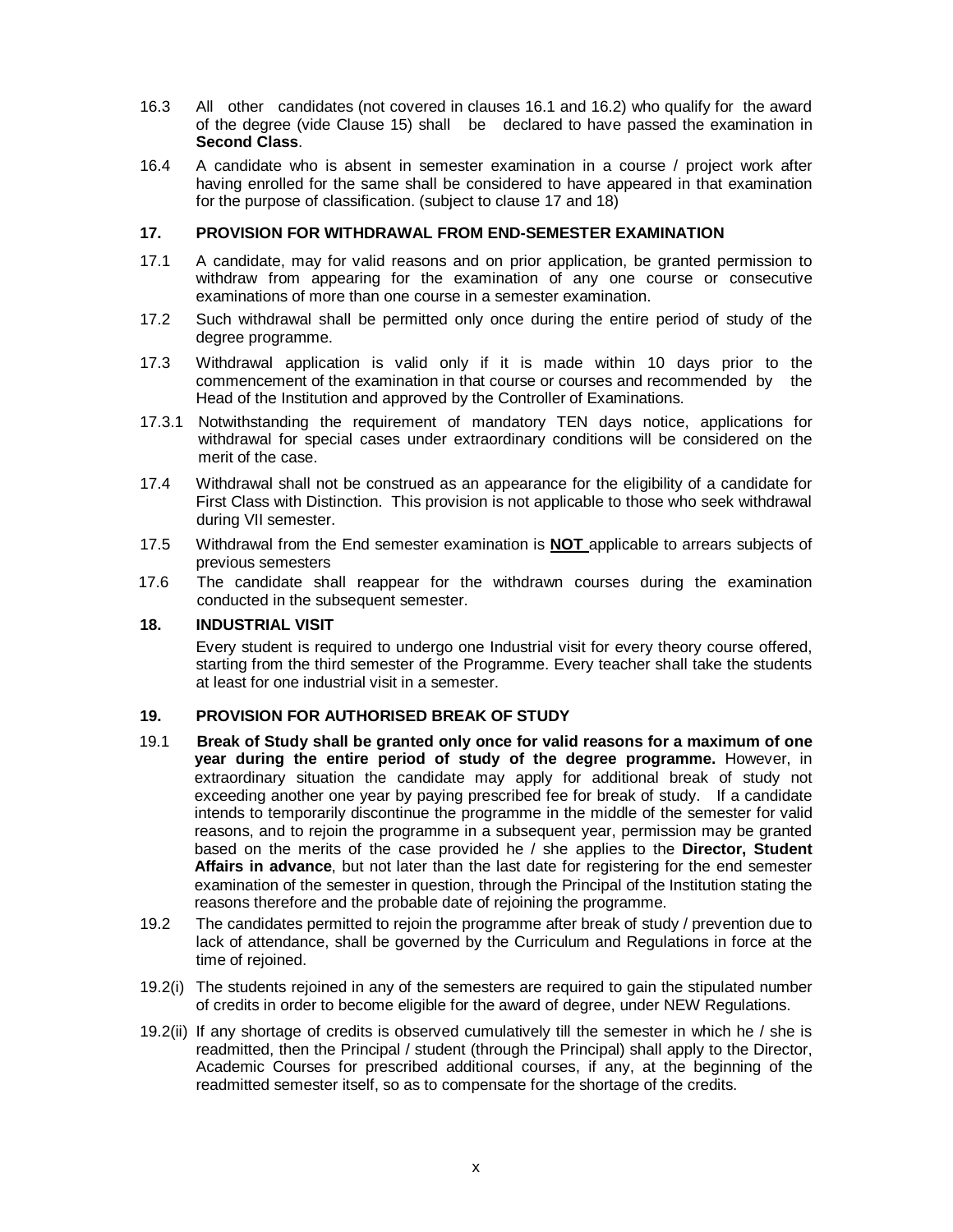- 19.3 The authorized break of study (for a maximum of one year) will not be counted for the duration specified for passing all the courses for the purpose of classification. (vide Clause 16.1 & 16.2). However, additional break of study granted will be counted for the purpose of classification.
- 19.4 The total period for completion of the Programme reckoned from, the commencement of the first semester to which the candidate was admitted shall not exceed the maximum period specified in clause 5.1 irrespective of the period of break of study (vide clause 18.3) in order that he/she may be eligible for the award of the degree.
- 19.5 If any student is detained for want of required attendance, the period spent in that semester shall not be considered as permitted 'Break of Study' (Clause 18.3) is not applicable for this case.

### **20. PERSONALITY AND CHARACTER DEVELOPMENT**

All students shall enroll, on admission, in any one of the personality and character development programmes (the NCC / NSS / NSO / YRC) and undergo training for about 80 hours and attend a camp of about Seven days. The training shall include classes on hygiene and health awareness and also training in first-aid.

**National Cadet Corps (NCC)** will have about 20 parades.

**National Service Scheme (NSS)** will have social service activities in and around the College / Institution.

**National Sports Organization (NSO)** will have sports, Games, Drills and Physical exercises.

**Youth Red Cross (YRC)** will have activities related to social services in and around college / institutions.

While the training activities will normally be during week ends, the camp will normally be during vacation period.

Every student shall put in a minimum of 75% attendance in the training and attend the camp compulsorily. The training and camp shall be completed during the first year of the programme. However, for valid reasons, the Principal may permit a student to complete this requirement in the second year.

### **21. DISCIPLINE**

Every student is required to observe disciplined and decorous behavior both inside and outside the college and not to indulge in any activity which will tend to bring down the prestige of the University / College. The Principal shall constitute a disciplinary committee consisting of Principal, Two Heads of Department of which one should be from the faculty of the student, to enquire into acts of indiscipline and notify the University about the disciplinary action recommended for approval. In case of any serious in disciplinary action which leads to suspension or Dismissal, then a committee shall be constituted including one representive from Anna University, Chennai. In this regard, the member will be nominated by Anna University on getting information from the Head of Institution.

If a student indulges in malpractice in any of the University / internal examination he / she shall be liable for punitive action as prescribed by the university from time to time.

### **22. REVISION OF REGULATION AND CURRICULUM**

The University may from time to time revise, amend or change the Regulations, scheme of examinations and syllabi if found necessary.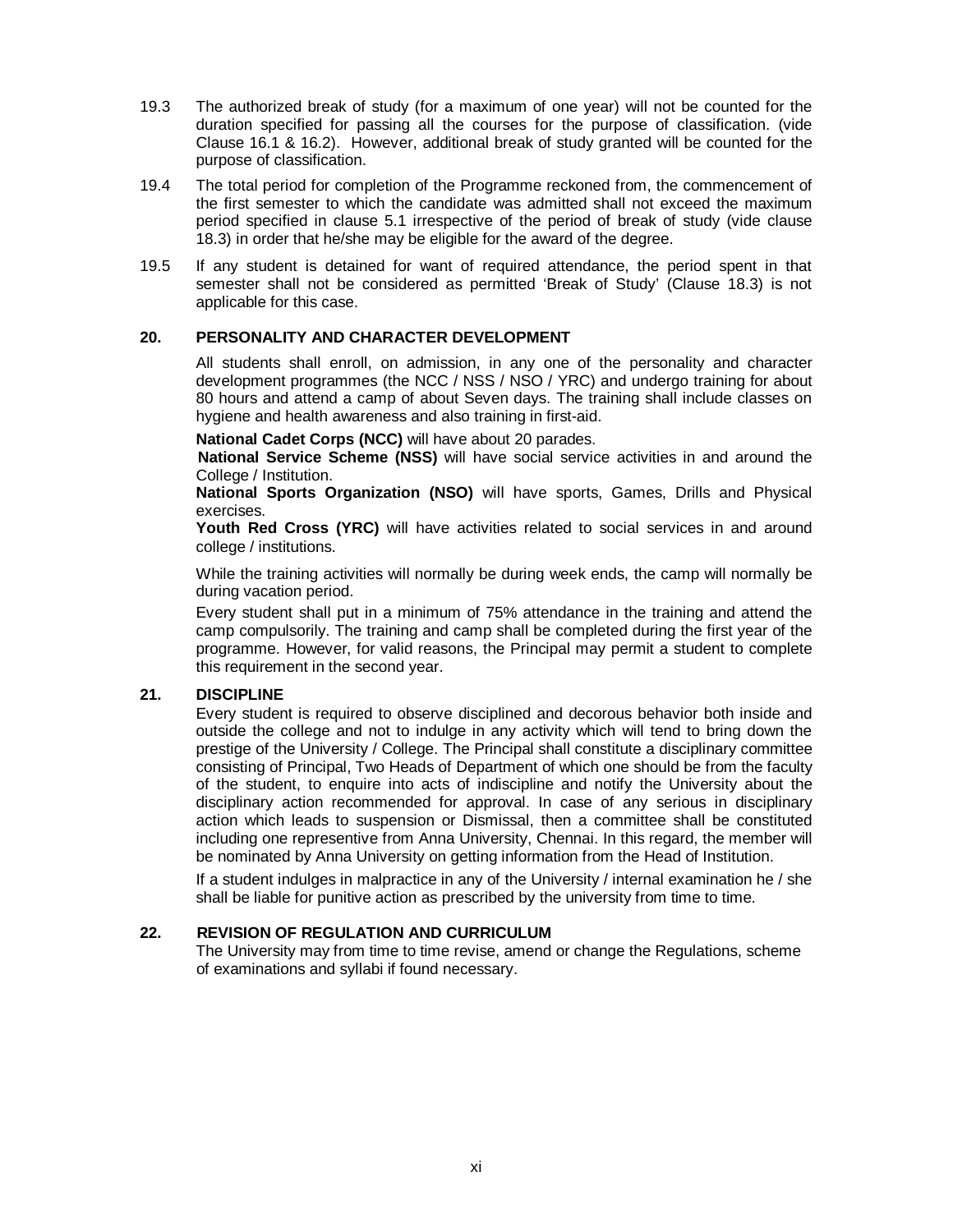## **ANNEXURE- I**

**ADDITIONAL COURSES TO BE STUDIED BY THE B.SC. GRADUATES ADMITTED TO III SEMESTER B.E. / B.TECH. UNDER LATERAL ENTRY SCHEME.**

# **THE FOLLOWING TWO ADDITIONAL COURSES ARE PRESCRIBED FOR THE B.SC. GRADUATES**

**a. The First course to be studied either in their III semester or V semester of study.** 

| $\mathbf{C}$<br>JL.<br>No. | <b>COURSE</b><br>CODE | <b>COURSE TITLE</b>         |   |                   | n | . . |
|----------------------------|-----------------------|-----------------------------|---|-------------------|---|-----|
|                            | GF2111                | <b>Engineering Graphics</b> | e | $\epsilon$<br>. . | በ |     |

**b. The Second course to be studied during the IV or VI semester of their study.** 

**The student can register for any ONE of the following courses as applicable to their Branch of study.**

**i. For Non-Circuit Branches: (Any one of the Following)**

| SL.<br>No. | <b>COURSE</b><br><b>CODE</b>                    | <b>COURSE TITLE</b>                         |   |  |  |
|------------|-------------------------------------------------|---------------------------------------------|---|--|--|
| . .        | <b>ME2151</b><br><b>Engineering Mechanics *</b> |                                             | w |  |  |
|            | GE2151                                          | Basic Electrical & Electronics Engineering* |   |  |  |

#### **ii. For Circuit Branches:**

### **a. For Branches under Electrical Faculty (Any one of the Following)**

| SL.<br>No.                                                     | <b>COURSE</b><br><b>CODE</b> | <b>COURSE TITLE</b>                                                |  |  | P | C |  |
|----------------------------------------------------------------|------------------------------|--------------------------------------------------------------------|--|--|---|---|--|
|                                                                | EE2151                       | Circuit Theory * (For branches under<br><b>Electrical Faculty)</b> |  |  | 0 |   |  |
|                                                                | GE2152                       | Basic Civil & Mechanical Engineering *                             |  |  |   |   |  |
| b. For Branches under I & C Faculty (Any one of the Following) |                              |                                                                    |  |  |   |   |  |

| -SL.<br>No. | <b>COURSE</b><br><b>CODE</b> | <b>COURSE TITLE</b>                                                            |  | D |  |
|-------------|------------------------------|--------------------------------------------------------------------------------|--|---|--|
|             | EC2151                       | Electric Circuits and Electron Devices * (For<br>branches under I & C Faculty) |  |   |  |
|             | GE2152                       | Basic Civil & Mechanical Engineering *                                         |  |   |  |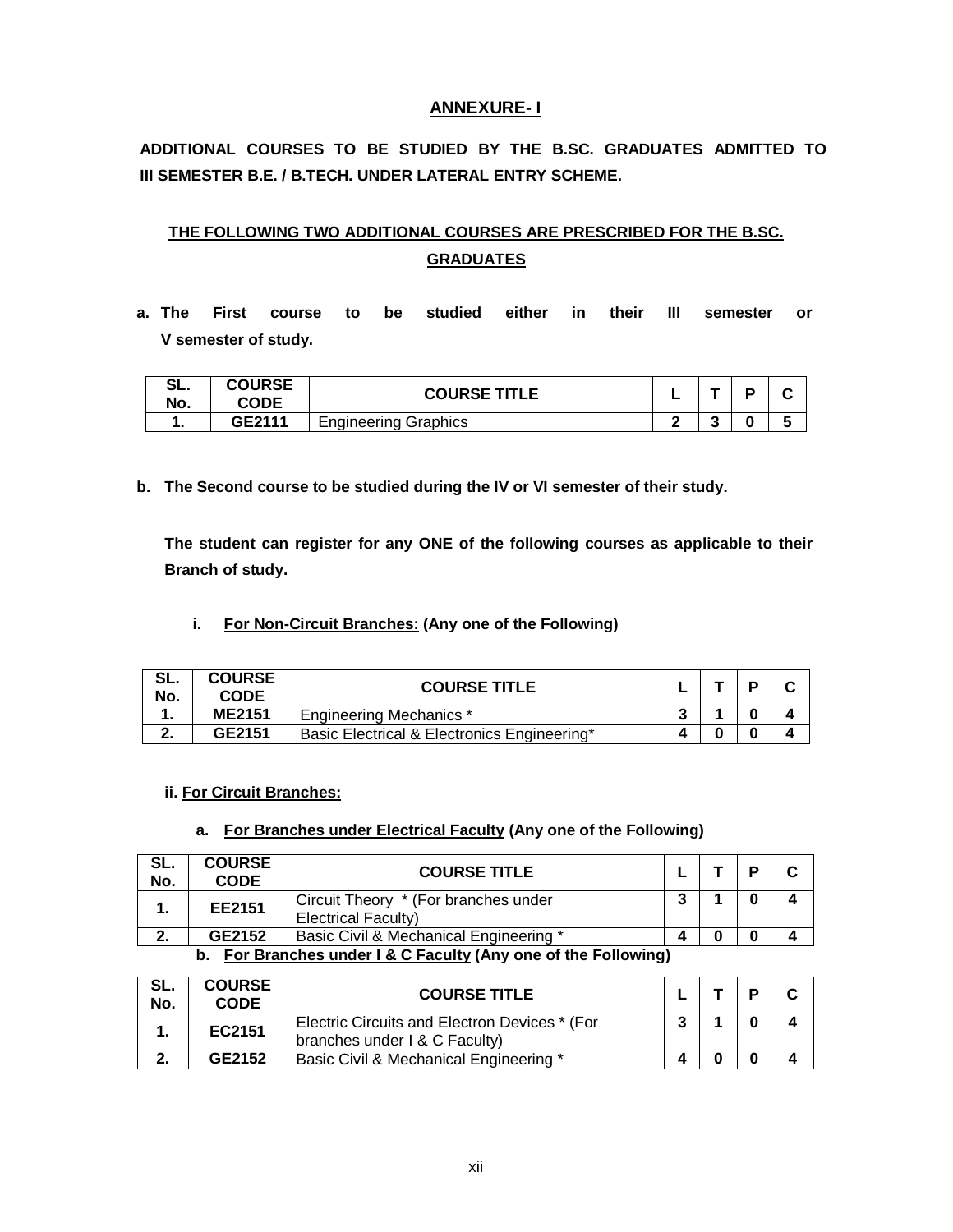### **Non-Circuit Branches are:**

Civil Engineering, Mechanical Engineering, Aeronautical Engineering, Automobile Engineering, Marine Engineering, Production Engineering, Chemical Engineering, Biotechnology, Polymer Technology, Textile Technology, Textile Technology (Fashion Technology), Petroleum Engineering, Plastics Technology.

### **Circuit Branches are:**

- a. **Electrical Faculty:** Electrical and Electronics Engineering, Electronics and Instrumentation Engineering and Instrumentation and Control Engineering.
- b. **Information and Communication Engineering Faculty:** Computer Science and Engineering, Electronics and Communication Engineering, Information Technology and Biomedical Engineering.